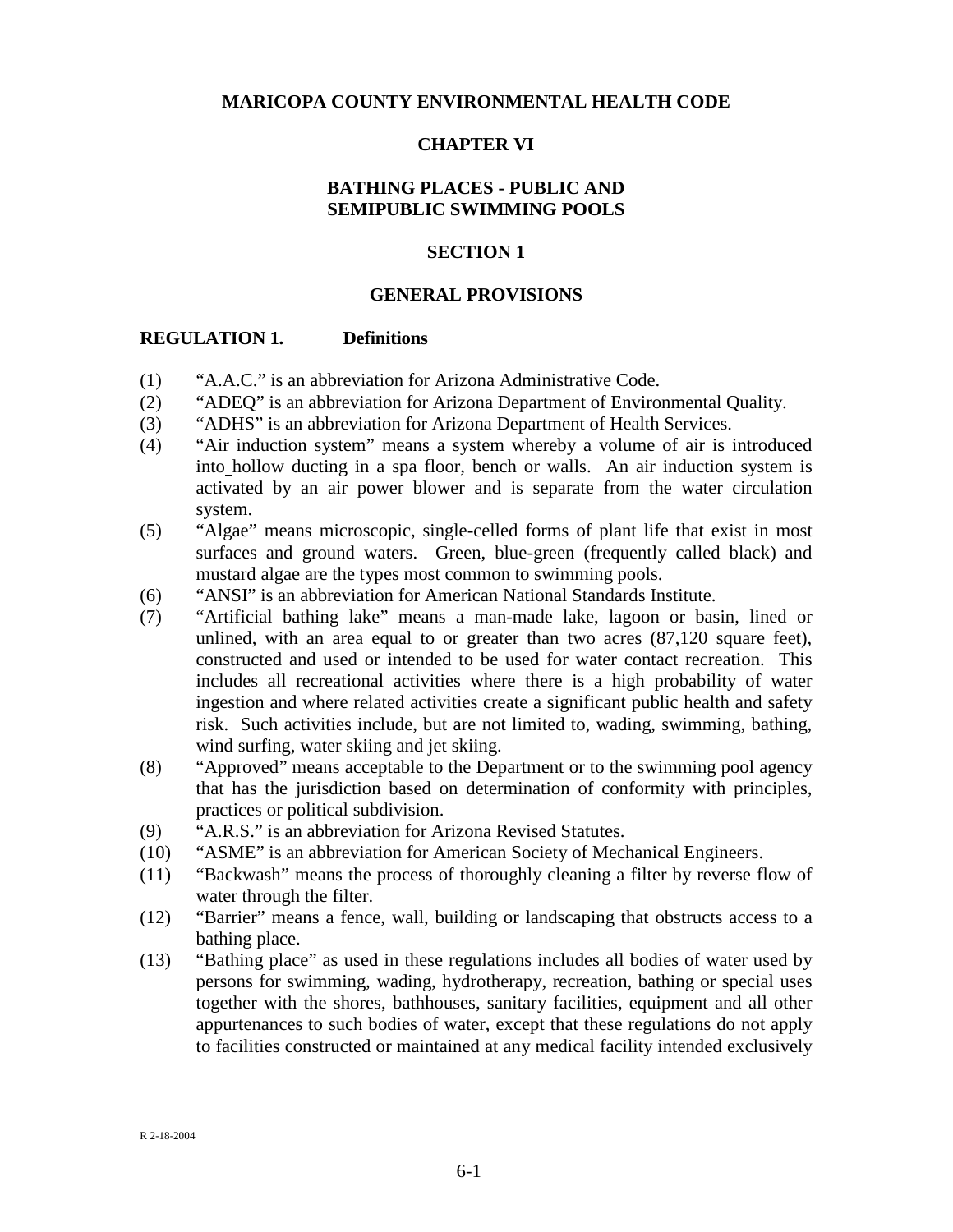for therapeutic treatment and facilities constructed and operated by the state of Arizona. A bathing place for consideration of design, permits, and fees shall be considered separate and distinct if:

- (a) Bodies of water are physically separate; or
- (b) Bodies of water are at different elevations; or
- (c) Bodies of water are separated by a fence, wall or visual barrier which prevents or impedes direct physical or visual access to any portion of the body of water; or
- (d) Bodies of water are separated by a channel, less than ten (10) feet wide.
- (14) "Cartridge filter" means a depth, pleated or surface-type filter component with fixed dimensions that is designed to remove suspended particles from water flowing through the filter.
- (15) "Clean" means free from slime, scum, dirt or other debris.
- (16) "Construct" means, and includes, building or installing a new bathing place or enlarging or altering existing facilities.
- (17) "Coping" means the cap on a swimming pool or spa wall that provides a finished edge around the swimming pool or spa.
- (18) "Cross connection" means any physical connection between two (2) piping systems, one (1) of which contains potable water and the other sewage or water of unknown or questionable quality, through which water may flow from either system to the other.
- (19) "Deck" means a hard surface immediately adjacent to or attached to a bathing place that is designed for sitting, standing or walking.
- (20) "Deep area" means the portion of a bathing place that is more than five (5) feet deep.
- (21) "Department" refers to Maricopa County Environmental Services Department.
- (22) "Discharge piping" means the portion of the circulation system that carries water from the filter back to the swimming pool or spa.
- (23) "DPD" is an abbreviation for Diethyl-p-Phenylene Diamine. The indicator usually is used in tablet form which measures chlorine and bromine levels in pool and spa water.
- (24) "Diving area" means the area of the public or semipublic swimming pool that is designated for diving from a diving board, diving platform or starting block.
- (25) "Fill and draw pool" means a bathing place where the principal means of cleaning is the complete removal of the used water and the replacement thereof with potable water.
- (26) "Filtration rate" means the rate of water flowing through a filter during the filter cycle expressed in gallons per minute per square foot of effective filter area.
- (27) "Flow through pool" means a bathing place where potable water constantly enters the pool and an equal quantity of used water constantly flows out of the pool.
- (28) "Freeboard" means that section of the pool wall measured vertically between the water surface and the walkway or deck surface.
- (29) "GPM" is an abbreviation for Gallons Per Minute.
- (30) "Hose bibb" means a faucet with a threaded nozzle to which a hose may be attached.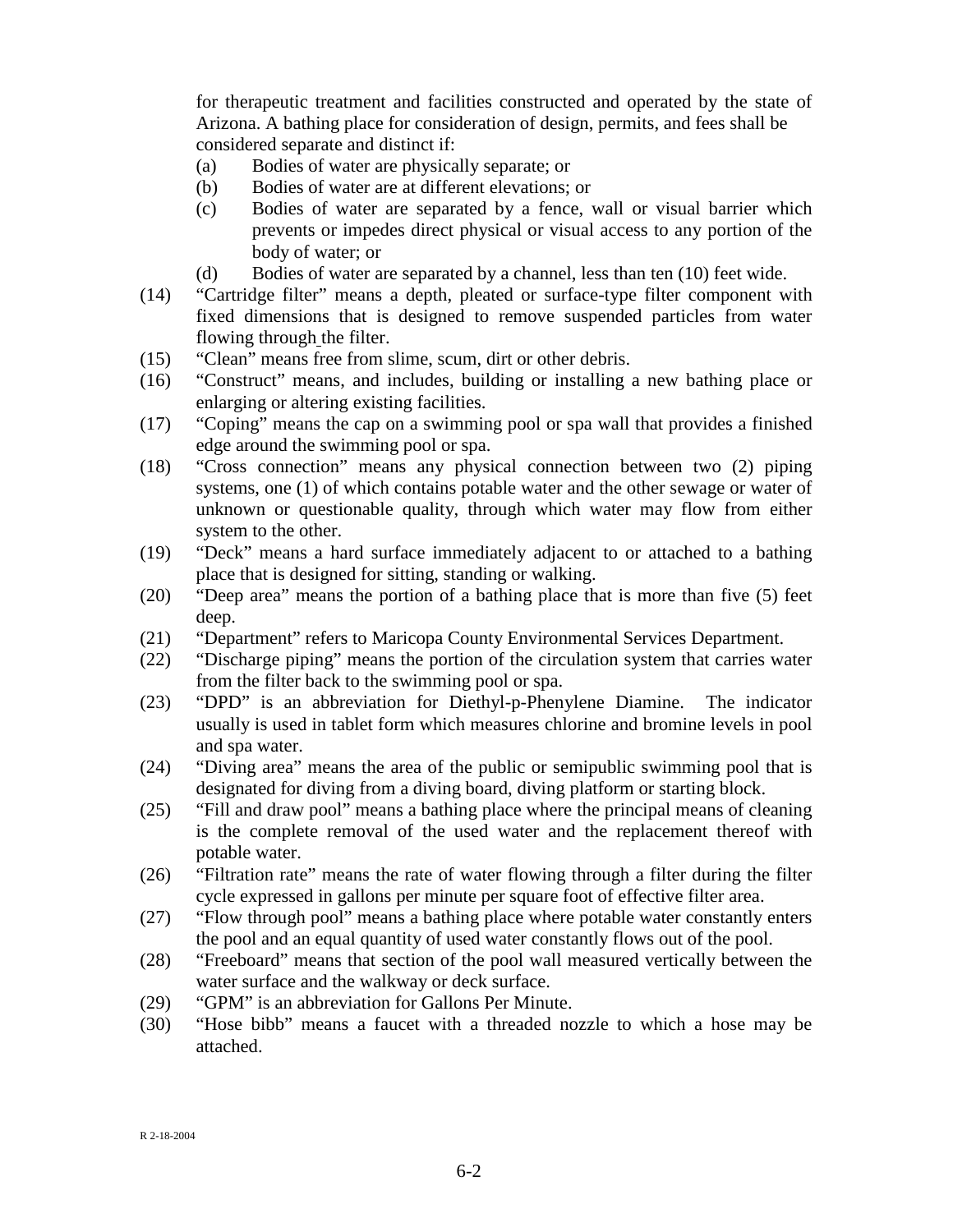- (31) "Hydrotherapy jet" means a fitting that blends water and air and creates a high velocity turbulent stream of air-enriched water for injection into a spa.
- (32) "Incontinent" means unable to restrain a bowel movement.
- (33) "Lifeguard" means an attendant with Red Cross or equivalent certification who supervises the safety of bathers.
- (34) Make-up water" means fresh water used to fill or refill a bathing place.
- (35) "Maximum bathing load" means the design capacity or maximum number of users that a bathing place is designed to hold.
- (36) "Natural bathing place" means unmodified natural outdoor lakes, ponds, rivers, etc.
- (37) "Operate" means to conduct, maintain or otherwise provide facilities and appurtenances at bathing places.
- (38) "NCAA" is an abbreviation for National Collegiate Athletic Association.
- (39) "NFSHSA" is an abbreviation for National Federation of State High School Associations.
- (40) "Operator" means an individual who owns, runs, maintains, or otherwise controls or directs the functioning of a bathing place.
- (41) "Overflow system" means and includes gutters and other rim type overflows, surface skimmers and collection systems of various designs and manufacture.
- (42) "Permit holder" means the entity that:
	- (a) Is legally responsible for the operation of the bathing place such as the owner, the owner's agent, or other person; and
	- (b) Possesses a valid permit to operate a bathing place.
- (43) "pH value" indicates the degree of acidity or alkalinity of water. The pH scale is from 0 to 14 with pH 7.0 being the neutral point, i.e., water with pH of 7.0 is neither acid nor alkaline, and it is neutral. Above pH 7.0 the water is alkaline and below pH 7.0 it is acidic.
- (44) "Potable water" means drinking water.
- (45) "PPM" is an abbreviation for Parts Per Million.
- (46) "Private residential spa" means a spa at a private residence used only by the owner, members of the owners' family and invited guests, or a spa that serves a housing group consisting of no more than three (3) living units (e.g. duplexes or triplexes). Private spas are exempt from these regulations.
- (47) "Private residential swimming pool" means a pool operated by an individual for his own or his family's use or for guests of his household, or by an owner, to serve a housing group consisting of no more than three (3) living units. Private pools are exempt from these regulations.
- (48) "Public spa" means a spa that is open to the public with or without a fee, including a spa that is operated by a community, municipality, political subdivision, school district, university, college or a commercial establishment whose primary business is the operation of a spa.
- (49) "Public swimming pool" means a swimming pool that is open to the public with or without a fee, including a pool that is operated by a community, municipality, political subdivision, school district, university, college or a commercial establishment whose primary business is the operation of a pool.
- (50) "Recessed treads" means a series of vertically spaced, preformed stepholes in a swimming pool wall.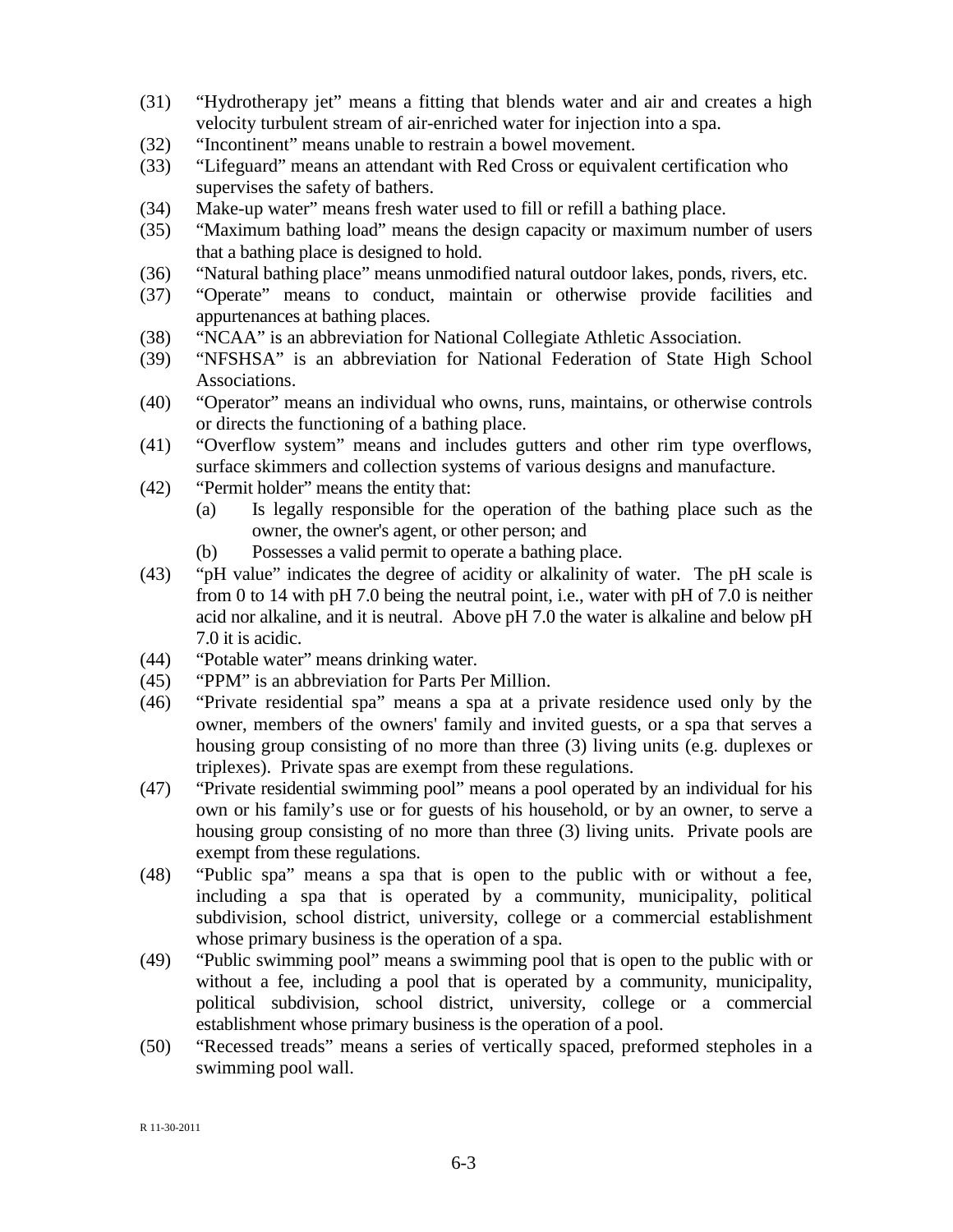- (51) "Recirculating pool" means a swimming pool where a portion of the pool water is constantly being removed, filtered and disinfected then returned to the pool.
- (52) "Resurfacing" means any alteration that is greater than ten (10) percent of the pool interior surface. This shall include but not be limited to plastering, painting, tiling, application of pebble type finish, fiberglass or any other approved alternative surface.
- (53) "Return inlet" means an aperture or fitting through which filtered water returns to a swimming pool or spa.
- (54) "Return line" means that portion of the recirculating system piping which carries clean water from the filter back to the swimming pool.
- (55) "Rope and float line" means a continuous line not less than three-quarter (3/4) inch in diameter that is supported by buoys and attached to opposite sides of a swimming pool to separate areas of the swimming pool.
- (56) "Sanitary facilities" means a designated area that includes a toilet and sink and may include a shower or urinal.
- (57) "Scum" means a film that forms on the surface of water.
- (58) "Secchi Disk" refers to a 200-mm circular plate, which has opposite quarters painted gloss white and black.
- (59) "Secchi Disk visibility" is the depth at which the disk can be seen when raised and lowered in the water.
- (60) "Semiartificial bathing place" means a natural bathing place that has been modified by man.
- (61) "Semipublic spa" means a spa operated for the residents of lodgings such as hotels, motels, resorts, apartments, condominiums, townhouse complexes, trailer courts, mobile home parks or similar establishments. A semipublic spa includes a spa that is operated by a neighborhood or community association for the residents of the community and their guests and any spa at a country club, health club, camp or similar establishment where the primary business of the establishment is not the operation of a spa and where the use of the spa is included in the fee for the primary use of the establishment.
- (62) "Semipublic swimming pool" means a swimming pool operated for the residents of lodgings such as hotels, motels, resorts, apartments, condominiums, townhouse complexes, trailer courts, mobile home parks, or similar establishments. A semipublic pool includes a swimming pool that is operated by a neighborhood or community association for the residents of the community and their guests and a swimming pool at a country club, camp or similar establishment where the primary business of the establishment is not the operation of a swimming pool and where the use of the swimming pool is included in the fee for the primary use of the establishment.
- (63) "Shallow area" means the portion of a swimming pool that is five (5) feet or less in depth.
- (64) "Service animal" means an animal such as a guide dog, signal dog or other animal individually trained to provide assistance to an individual with a disability.
- (65) "Shock treatment" means adding chlorine to water in an amount sufficient to destroy ammonia, nitrogenous and organic contaminants in the water by elevating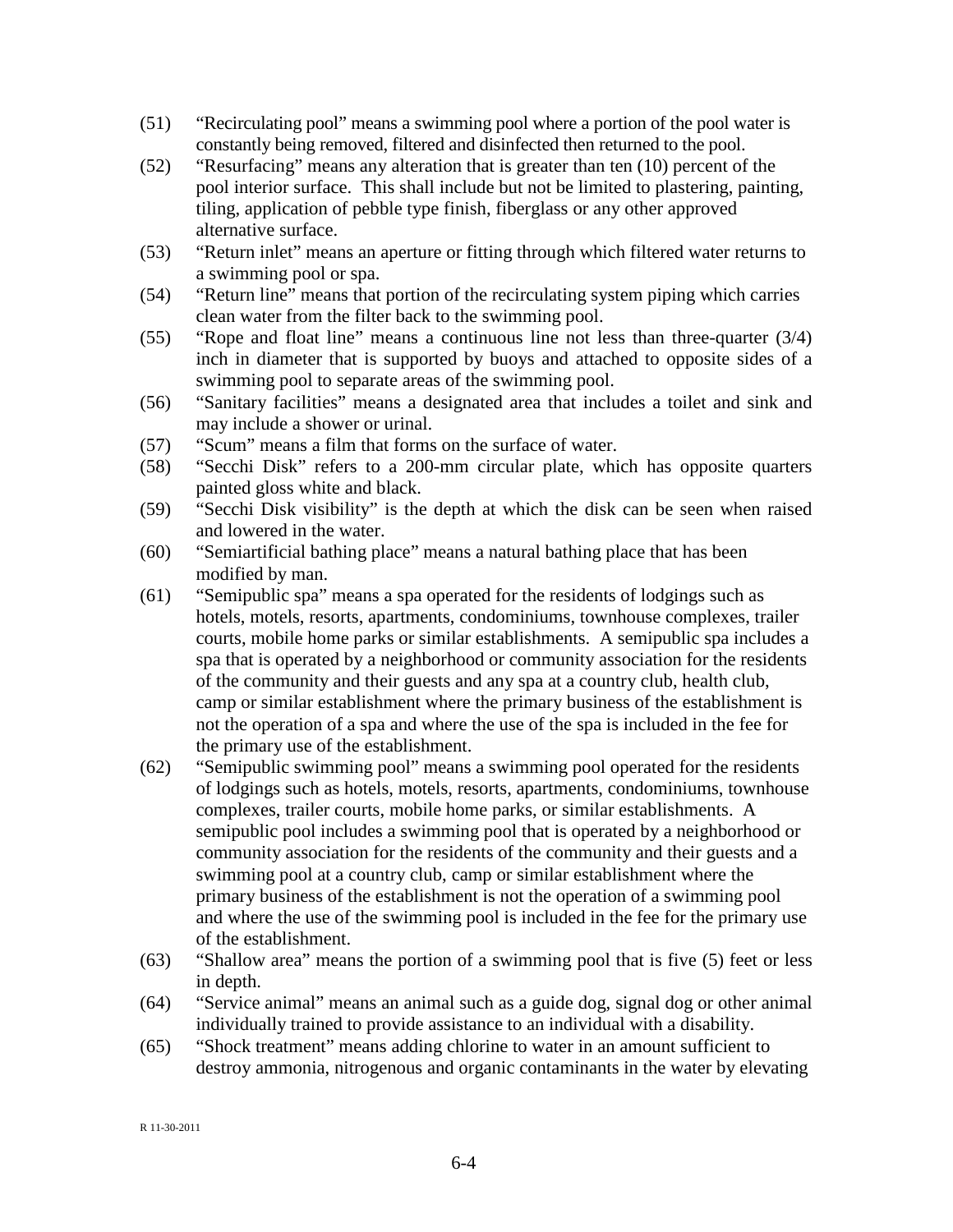the free chlorine residual to a level 10 times the combined chlorine reading in parts per million.

- (66) "Slime" means a glutinous or viscous liquid matter.
- (67) "Slip resistant" means a surface that has a static coefficient of friction (wet or dry) of at least 0.50.
- (68) "Spa" means an artificial basin, chamber or tank of irregular or geometric shell design that is intended only for bathing or soaking and that is not drained, cleaned or refilled for each user. A spa may include features such as hydrotherapy jet circulation, hot water, cold water, mineral baths or an air induction system. Industry terminology includes "hydrotherapy pool," "whirlpool", "hot tub" and "therapy pool".
- (69) "SPAC" is an abbreviation for Swimming Pools Advisory Committee.
- (70) "Special use pool" means a swimming pool intended for competitive aquatic events, aquatic exercise or lap swimming. A special use pool includes a wave action pool, exit pool for a water slide, swimming pool that is part of an attraction at a water recreation park, water volleyball pool or a swimming pool with special features used for training and instruction.
- (71) "Spray pond" means an artificially constructed special use pool into which water is sprayed but not allowed to accumulate.
- (72) "Suction outlet" means the aperture or fitting through which water is withdrawn from a swimming pool or spa.
- (73) "Suction piping" means the water circulation system piping that carries water from the swimming pool or spa to the filter.
- (74) "Swimming pool" and/or "Pool" shall mean an artificial basin, chamber or tank, constructed and used, or intended to be used, for swimming, diving or bathing. A bathing place less than two (2) acres (87,120 square feet) shall meet the criteria for swimming pools.
- (75) "SVRD" is an abbreviation for Safety Vacuum Release Device.
- (76) "SVRS" is an abbreviation for Safety Vacuum Release System.
- (77) "Total alkalinity" means the measurements of the carbonates, bicarbonates and hydroxides in the water, which if insufficient, may cause the pH to be unstable and produce corrosive conditions. Conversely, if the total alkalinity is too high, scale could be formed.
- (78) "Turnover rate" means the number of hours required to circulate a volume of water equal to the capacity of the swimming pool or spa.
- (79) "User" means a person who uses any bathing place included in Chapter VI or uses adjoining deck area.
- (80) "Variance" means a written document issued by the Department that authorizes a modification or waiver of one or more requirements of this Code if, in the opinion of the Department, a health hazard, safety or nuisance will not result from the modification or waiver.
- (81) "Wading pool" means a shallow pool used or intended to be used primarily for wading by small children.
- (82) "Water circulation system" means an arrangement of mechanical equipment connected to a swimming pool or spa by piping in a closed loop that directs water

R 11-30-2011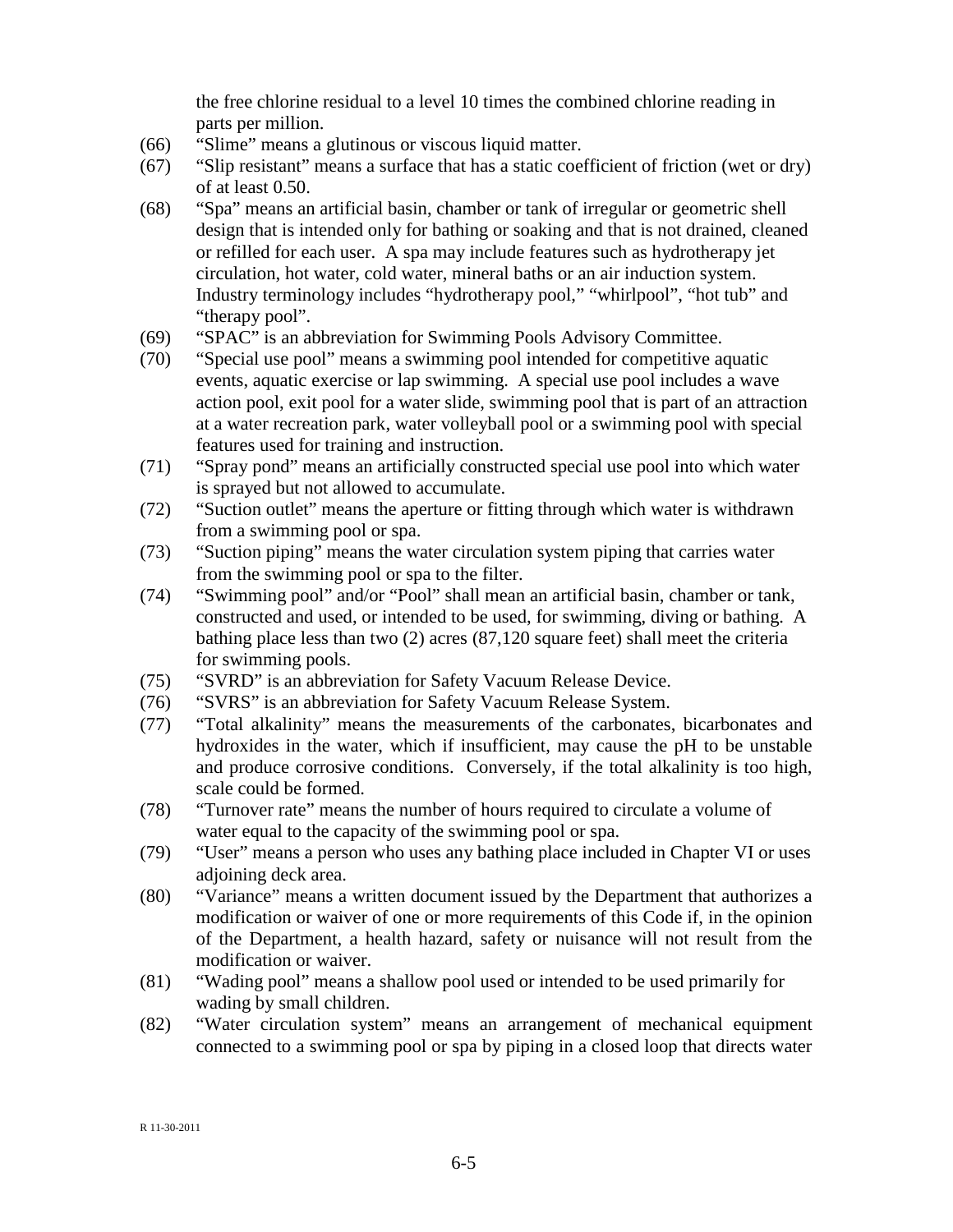from the swimming pool or spa to the filtration and disinfection equipment and returns the water to the swimming pool or spa.

- (83) "Water circulation system components" means the mechanical components that are part of a water circulation system of a swimming pool or spa, including pumps, filters, valves, surface skimmers, ion generators, electrolytic chlorine generators, ozone process equipment and chemical feeding equipment.
- (84) "Water level". The water level referred to in these standards shall be established in one of the following ways:
	- (a) The water level shall be deemed to fall in the midpoint of the operating range of the skimmers; or
	- (b) On pools with overflow systems, the level shall be deemed to be that established by the height of the overflow rim.

# **REGULATION 2. Approval of Plans and Construction Required**

- a. A person shall obtain design approval from the Department prior to starting construction of a new public or semipublic swimming pool, spa, wading pool, or special use pool, changing in use from a semipublic swimming pool to a public swimming pool, changing in use from a private residential swimming pool to a public or semipublic swimming pool, or beginning major modifications to an existing public or semipublic swimming pool or spa. For purposes of this subsection, major modifications include a change to:
	- 1. The shape; or
	- 2. The depth; or
	- 3. The water circulation system; or
	- 4. The enclosure; or
	- 5. Resurfacing the pool interior or deck; or
	- 6. Adding a water feature or planter; or
	- 7. The disinfection system; or
	- 8. The installation of diving equipment.

At a public or semipublic swimming pool an appropriately licensed contractor, Architect, or Professional Engineer shall submit plans for a major modification.

- b. The owner shall make an Application for Approval to Construct any proposed bathing place and shall be submitted to the Department on forms furnished by the Department. Such application for approval shall accompany the plans, when required, and specifications at the time of submission to the Department for review.
- c. The operator/owner of a previously approved bathing place as defined in these regulations, intending to change the nature of the classification from public to semipublic or from semipublic to public must demonstrate, to the satisfaction of the Department, that the facility meets all requirements of these regulations as related to the desired classification. If any additional construction or modification of the facility shall be required, plans and specifications of the proposed facility shall be submitted for approval as required in Chapter VI, Section 1, Regulation 2, b.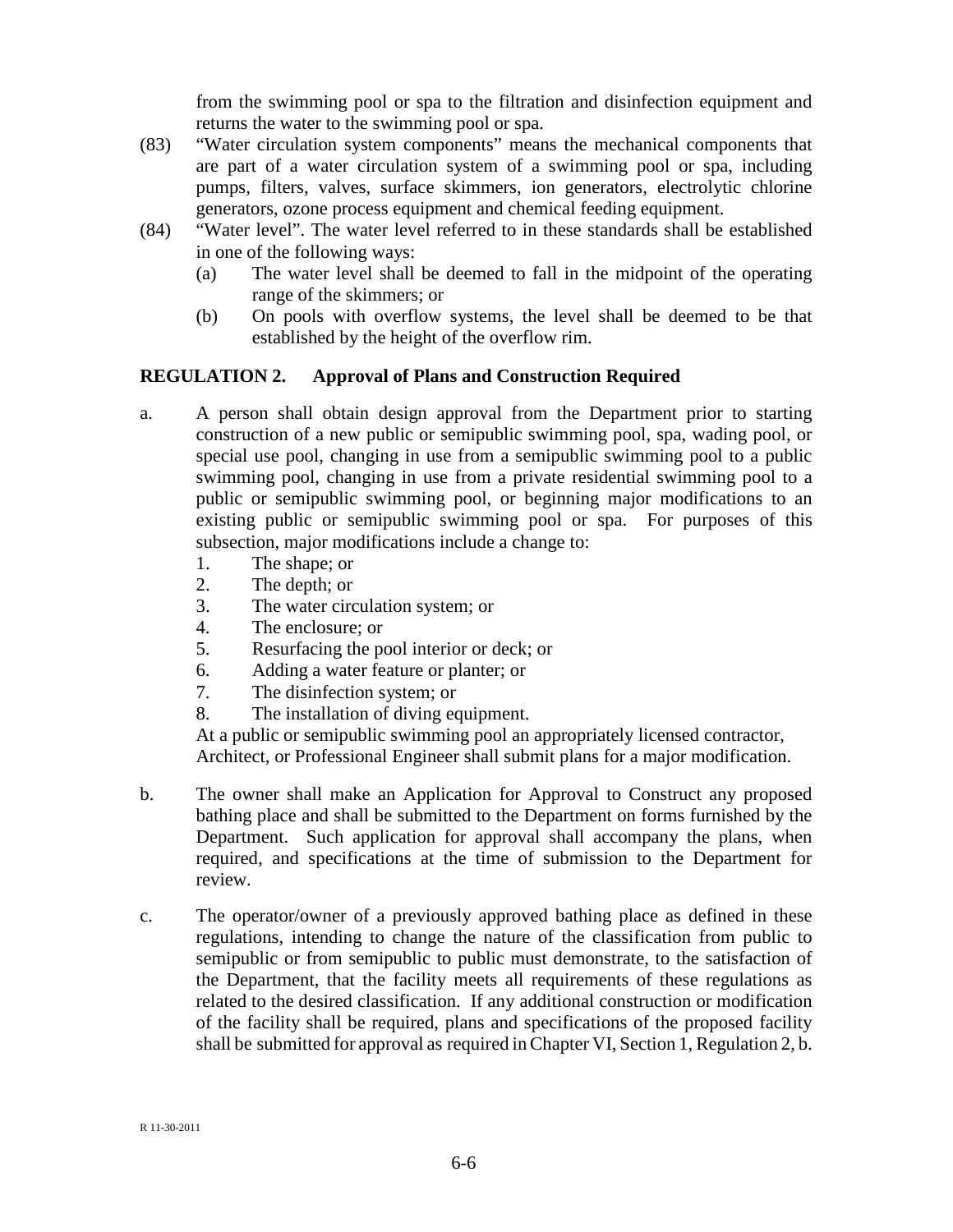- d. Plans and specifications shall be submitted to the Department with the appropriate fees as listed in Chapter I of the Maricopa County Environmental Health Code at least 30 days prior to the date upon which action is desired. Plan documents submitted for approval to construct shall include a general plot plan, plans and specifications showing the pool shape, dimensions, water treatment and pumping facilities, piping arrangement and sizes, source of water supply, method of disposal of wastes, and all pertinent data upon which the design is based on and shall include capacities of the various units, safety equipment, architectural drawings for fencing, water features and other information necessary to permit a clear and full understanding of the proposed project. Where required, detailed plans of bathhouses, dressing rooms, toilets, recreational and other pool appurtenances shall be included.
- e. All plans and specifications submitted to the Department for approval shall be prepared by, or under the supervision of, a currently registered Arizona Professional Engineer or Architect, or a swimming pool contractor with the following licenses (per project type) as listed in the table below, who shall certify that the plans comply with these regulations and criteria contained in the swimming pool design policies.

| <b>PROJECT TYPE</b>                        | <b>R.O.C. LICENSE REQUIRED</b>   |
|--------------------------------------------|----------------------------------|
| Any and all projects, all new construction | A-9, A-19, KA-5, KA-6            |
| Safety vacuum release system, plumbing and | K-37, K-77, L37, L-77            |
| equipment replacement                      |                                  |
| Resurface and drain split/plumbing         | A-9, A-19, KA-5, KA-6            |
| Deck replacement only                      | $K-9, L-9$                       |
| Fence only                                 | As required by Arizona Registrar |
|                                            | of Contractors                   |

- f. All work shall conform to approved plans and specifications. Should it be necessary or desirable to make any changes in the approved plans and specifications of the proposed work, revised plans and specifications, together with a written statement of the reasons for such change, shall be submitted to the Department for review. The Application for Approval to Construct must be obtained in writing before the work affected by the change is undertaken.
- g. The Department will, upon receipt from the applicant of reasonable advance notice of readiness to, make necessary inspections to determine that the pool piping system, and thereafter the complete pool circulation, purification, and waste systems are in compliance with these regulations. The piping system shall be left open and exposed until the Department has examined and approved the system in writing. The complete pool**,** including circulation, purification and waste systems shall be deemed acceptable only after examination and issuance of written approval of construction by the Department.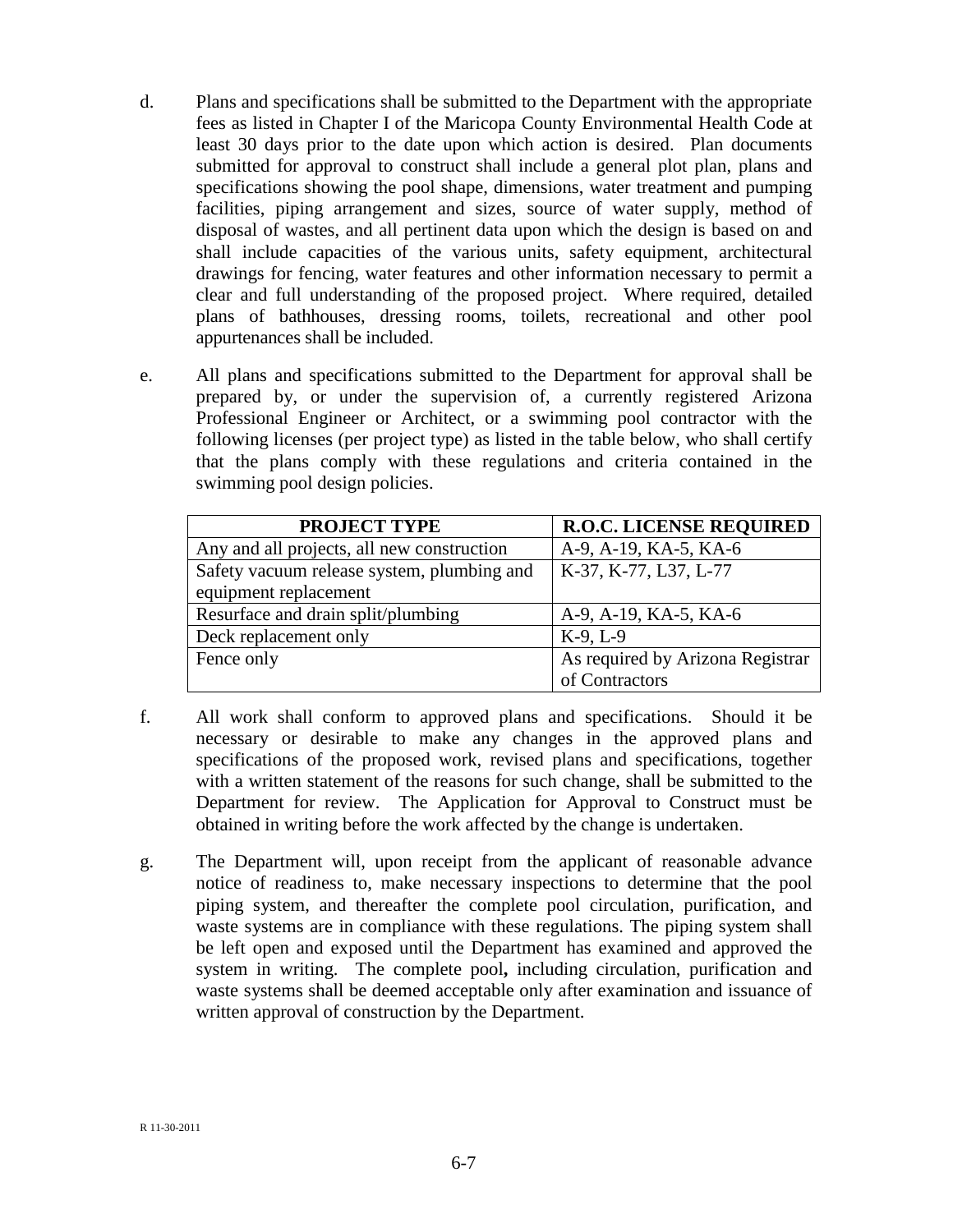- h. The design, operation and maintenance of bathing places shall be in conformance with these regulations and criteria contained in the Department swimming pool design policy.
- i. Before Approval of Construction shall be given for the operation of a bathing place, the swimming pool contractor or a currently registered engineer or architect shall certify that the completed bathing place is constructed in accordance with the approved plans and specifications.

# **REGULATION 3. Permit Required**

No public or semipublic bathing place shall be maintained or operated in Maricopa County without a valid operating permit issued by the Department. The permit shall be displayed in a conspicuous place on the premises where the public may readily observe it. No permit shall be issued until the applicable permit fee has been rendered. Permit fees are listed in Chapter I, Regulation 5 of the Environmental Health Code. If the operating permit for a bathing place is determined by the department to be invalid due to permit revocation or the permit has been allowed to lapse for a period greater than (1) year, the bathing place shall comply with the current Environmental Health Code in order to qualify for an operating permit

## **REGULATION 4. Instructions**

Before entering a pool, all persons shall be instructed, by means of suitable, clearly lettered signs properly located, to observe all safety regulations. The signs shall contain, at a minimum, all of the following:

- a. Persons with sore or inflamed eyes, colds, nasal or ear discharges, boils or other acute or obvious skin or body infections, or cuts shall be excluded from the pool.
- b. No glassware allowed within the pool enclosures**.**
- c. No animals allowed except for service animals.
- d. No drinks, candy, tobacco, popcorn, gum, alcohol, or food of any kind shall be permitted in the pool or within the required walkways of the pool
- e. Keep gate(s) closed do not prop open.
- f. Shower and use the toilet before entering the pool.
- g. If incontinent, wear tight fitting rubber or plastic pants or a swim diaper.
- h. Observe all safety regulations.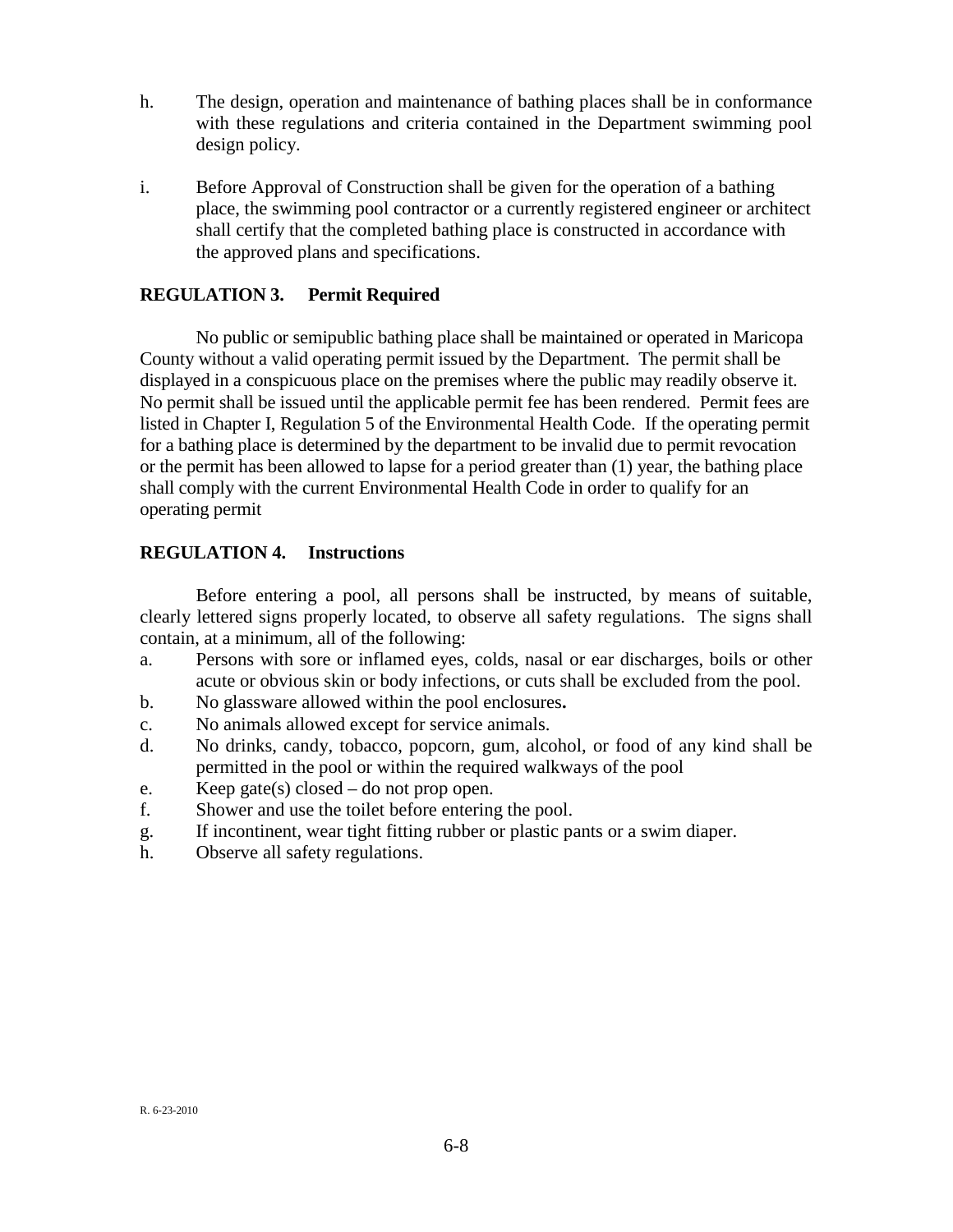## **REGULATION 5. Attire and Towels, etc.**

- a. Bathing attire, towels, linens and similar articles shall be clean, dry and sanitary when provided to patrons.
- b. The provision of towels, drinking cup, combs, hairbrushes, soap and other similar items for use in common by the public is prohibited.

## **REGULATION 6. Excluded**

Persons with sore or inflamed eyes, colds, nasal or ear discharges, boils or other acute or obvious skin or body infections, or cuts shall be excluded from the pool. No person in or at a swimming pool shall commit, or be permitted to commit, any act prejudicial to the life or health of any other person using the pool. Animals shall be excluded from the pool enclosure, except for service animals. All animals shall be excluded from bathing in the pool.

## **REGULATION 7. Drinking Water**

Drinking water from an approved source and dispensed through one (1) or more drinking fountains shall be located on the deck of each public swimming pool or spa.

### **REGULATION 8. Concessions**

No drinks, candy, tobacco, popcorn, gum, alcohol, or food of any kind shall be permitted in the pool or within ten (10) feet of a public bathing place or within four (4) feet of a semipublic bathing place.

- a. No food or drink of any kind shall be allowed in the pool or within the required walkways of the bathing place.
- b. Food and drink will be allowed within the pool enclosure but outside the area noted in Chapter VI, Section 1, Regulation 8, a., provided that only paper or plastic service is used. No glass is permitted within the pool or spa enclosure.

### **REGULATION 9. Operation**

All bathing place facilities shall at all times be operated and maintained in a clean, safe and sanitary condition. The owner of a bathing place shall close that facility if any of the following conditions exist**:**

- 1. Absence of an approved disinfectant;
- 2. Violation of the physical standards of Section 2, Regulation 5;
- 3. Filtration system is inoperative;
- 4. Mechanical disinfectant feeder is missing, inoperative, or malfunctioning;
- 5. Broken or missing main drain covers or other suction outlet covers;
- 6. When required, lifeguards are not present or the required number of lifeguards is not present;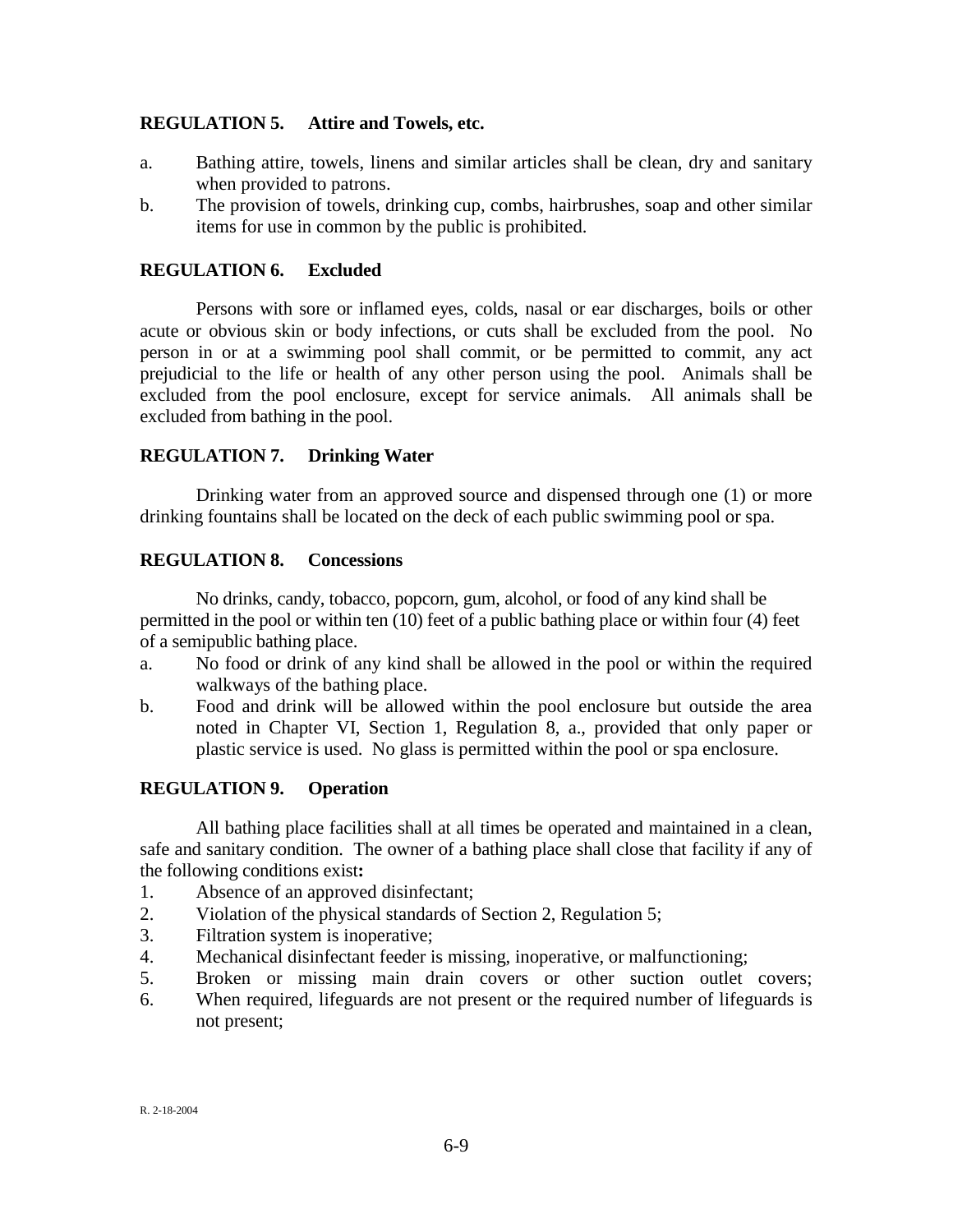- 7. Gates are not self-closing and self-latching or there is a breach of the pool enclosure;
- 8. Leaking gas chlorinator;
- 9. Absence of all safety equipment;
- 10. Electrical wires over the pool;
- 11. Broken glass in the pool area;
- 12. Any other operational condition which may cause injury or present a danger to the public health.

## **REGULATION 10. Violations**

Any person, firm, or corporation who builds, offers for sale or operates a bathing place contrary to these regulations shall be subject to prosecution as provided by law.

## **REGULATION 11. Retroactive Provisions**

Permitted pools that were constructed prior to the effective date of this code shall meet the operational requirements of this code as listed in Chapter VI, Section 1, Regulation 9 and the Structural Provisions in Chapter VI, Section 1, Regulation 12.

## **REGULATION 12. Retroactive Structural Provisions**

- a. Retroactive main drain requirements:
	- 1. The owners of all public and semipublic swimming pools, which were under a valid operating permit on the effective date of this Environmental Health Code and equipped with a single main drain, shall:
		- (a) Install a properly sized anti-vortex, anti-entrapment drain cover that complies with ANSI/ASME A112.19.8M, "*Suction Fittings for Use In Swimming Pools, Spas, Hot Tubs And Whirlpool Bathtub Appliances*" on all suction outlets by May 1, 2004.
		- (b) Install a hydraulically balanced dual main drain at the time the pool is resurfaced. If the pool or spa is not resurfaced and hydraulically balanced dual main drains are not installed, the owner shall install a Safety Vacuum Release Device (SVRD) or Safety Vacuum Release System (SVRS) that meets ANSI/ASME A112-19 Standards or equivalent by January 1, 2014.
		- (c) Install other devices or means as approved by the Department by no later than January 1, 2014.
- b. Retroactive fencing requirements for public pools:
	- 1. Public swimming pools, special use pools, spas and wading pools who hold a valid operating permit on the effective date of this code that meet the requirements in Appendix C and shall comply with fencing requirements in Chapter VI, Section 6, Regulation 11 by January 1, 2014.
	- 2. Public swimming pools, special use pools, spas and wading pools who hold a valid operating permit on the effective date of this code that do not meet the requirements in Appendix C on the effective date of this code shall comply with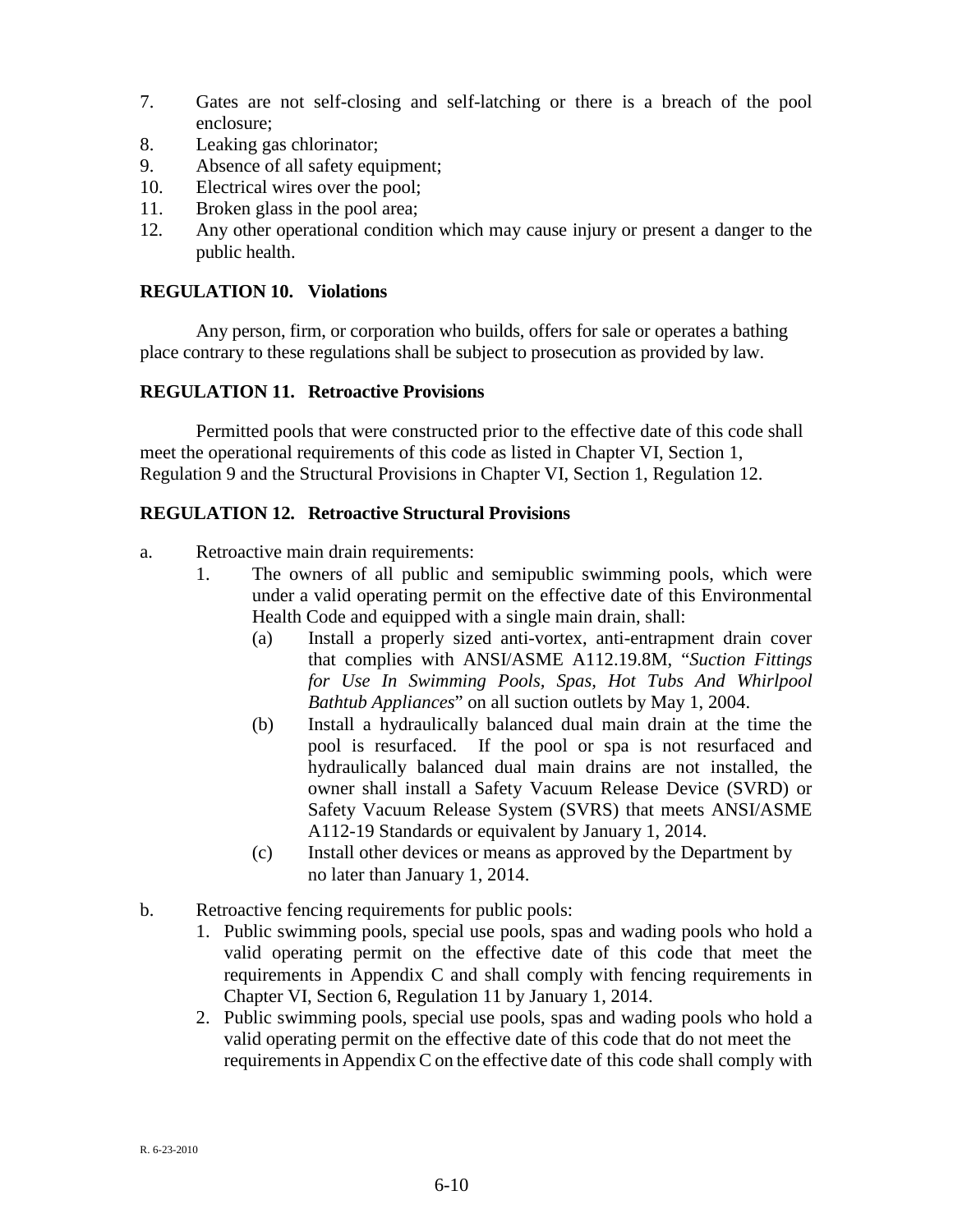fencing requirements in Chapter VI, Section 6, Regulation 11 by January 1, 2005.

- c. Retroactive fencing requirements for Semipublic pools:
	- 1. Semipublic swimming pools, special use pools, spas and wading pools who hold a valid operating permit on the effective date of this code that meet the requirements in Appendix D on the effective date of this code shall comply with fencing requirements in Chapter VI, Section 7, Regulation 2 by January 1, 2014.
	- 2. Semipublic swimming pools, special use pools, spas and wading pools who hold a valid operating permit on the effective date of this code that do not meet the requirements in Appendix D on the effective date of this code shall comply with fencing requirements in Chapter VI, Section 7, Regulation 2 by January 1, 2005.

## d. Retroactive diving board requirements:

All public and semipublic swimming pools and special use pools who hold a valid operating permit on the effective date of this code, constructed prior to February 1, 1998, and having met the requirements of the code for a diving board in force at the time of construction may continue to operate a diving facility under the following conditions:

- 1. The pool was approved for construction prior to February 1, 1998.
- 2. The height of the diving board above the water surface shall be limited to a maximum of ten (10) feet (three (3) meters).
- 3. If the pool and diving board do not meet the dimensional requirements in Appendix A or Appendix B, diving must be under the direct supervision of a lifeguard or other responsible party and the pool owners shall provide and maintain on file with Maricopa County a current certificate of publicliability insurance documenting minimum limits of seven million dollars (\$7 million) combined single limit for bodily injury and property damage liability. The certificate must further clearly indicate that Maricopa County is an additional insured and that no changes or modifications shall become effective in the coverage without 30 days prior written notice submitted to the Department.
- e. Retroactive vacuum outlet requirements: Public and semipublic swimming pools, special use pools, spas, and wading pools that hold a valid operating permit on the effective date of this code shall comply with Chapter VI, Section 3, Regulation 9 by January 1, 2005.

# **REGULATION 13. Variance**

a. Purpose

The purpose of this regulation is to allow the Environmental Health Officer to consider granting a variance from those parts of Chapter VI, which are more restrictive than AAC R18-5-2 and/or AAC R9-8-8**.** This would be possible when there exists an unusual or unreasonable hardship resulting from a literal interpretation of this Code, provided that the alternative method or work offered conforms to the general intent of this Code. The application for variance and the decision of the Environmental Health Officer shall be in writing and shall be officially recorded within the records of the Department.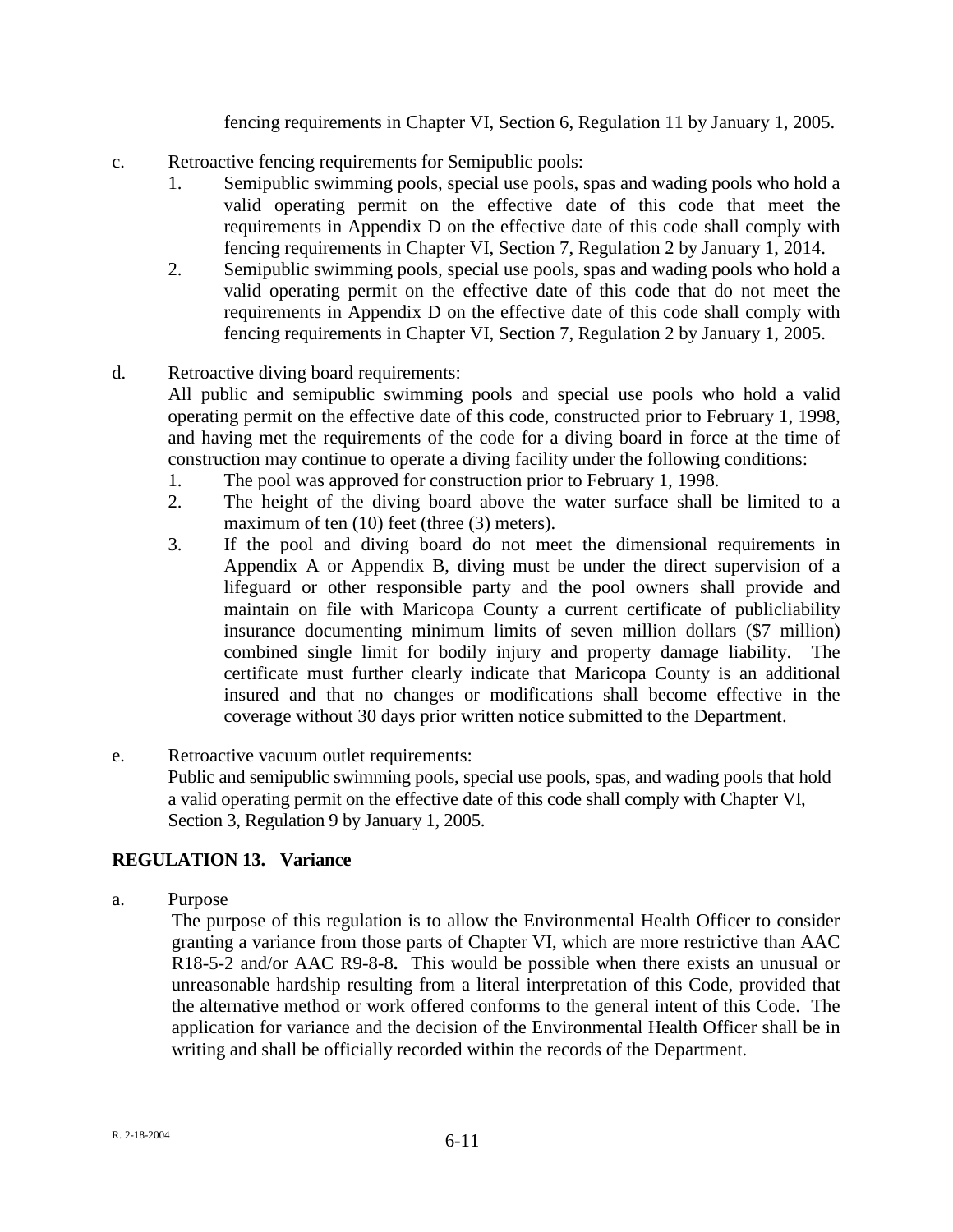- b. Conditions for Variance
	- 1. Any person may request a Variance to Chapter VI of this Code when it is claimed that:
		- (a) The true intent of the Codes or Ordinances described in this Code has been incorrectly interpreted by the Department; or
		- (b) A decision by the Department is unreasonable or arbitrary when it is applied to alternate or new materials.
	- 2. The Swimming Pool Advisory Committee may recommend that the Environmental Health Officer issue a Variance only after the Committee has determined that:
		- (a) Special circumstances or conditions apply to this permit application; and
		- (b) Authorizing of the Variance is necessary for the preservation and enjoyment of substantial property rights; and
		- (c) Authorizing of the variance will not be materially detrimental to persons residing or working in the vicinity, to adjacent property, to the neighborhood or to the public safety and welfare in general; and
		- (d) Granting of the variance will be in harmony with the purposes sought to be attained by the Codes or Ordinances.
	- 3. If the applicant for the variance is dissatisfied with the decision of the Environmental Health Officer, the applicant may appeal to the Board of Health whose decision shall be final, except that any person aggrieved by a decision of the Board of Health may at any time, within 30 days after the filing of the Board of Health's decision, file an appeal with the Superior Court of Maricopa County by following the various methods of appeal or review procedures in Arizona as set forth in the applicable statutes of the State of Arizona.
	- 4. Such appeals shall be presented to the Secretary of the Board of Health in writing within 30 days after the filing of the decision of the Environmental Health Officer or the Environmental Health Officer may refer the appeal to the committee.
- c. Swimming Pools Advisory Committee (SPAC)
	- 1. Structure:
		- (a) There shall be and is hereby created, a Swimming Pool Advisory Committee, hereinafter called "Committee", consisting of five members, who are residents of Maricopa County and citizens of the United States, and composed of and consisting of a representative of the industries, trades, and professions as follows:
			- (1) Swimming Pool Building Contractor
			- (1) Swimming Pool Service and Repair Contractor or Swimming Pool Industry Member
			- (1) Certified Safety Professional
			- (1) Professional Engineer
			- (1) Health Professional
		- (b) The members of the Committee shall be appointed by the Chairperson of the Board of Health for a term of three (3) years. The initial terms of office shall be as follows:
			- (i) One member shall be appointed for a term of three (3) years;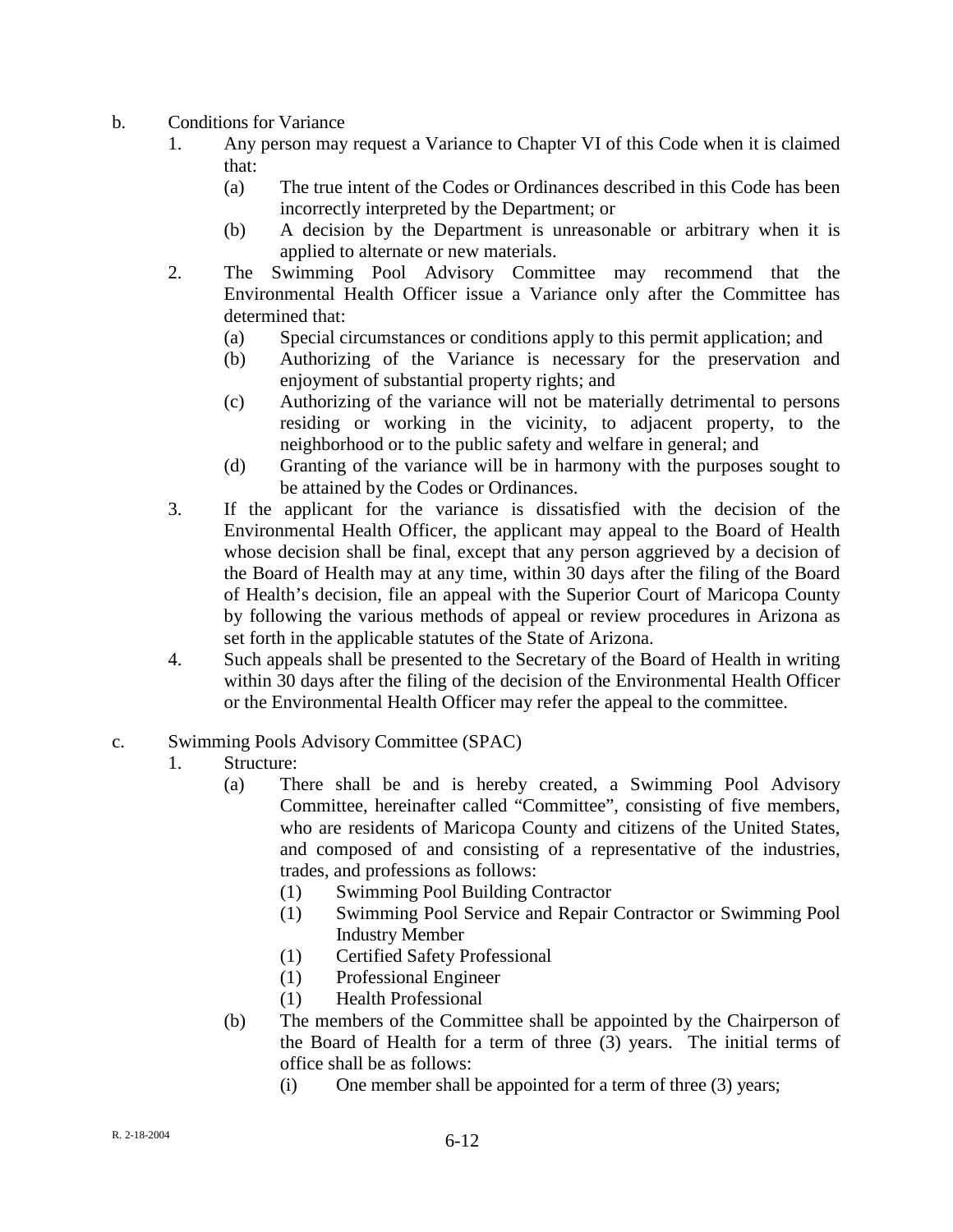- (ii) Two members for a term of two (2) years;
- (iii) Two members for a term of one (1) year.
- (c) Upon expiration of the initial term of office of a member of the Committee, their successors shall then be appointed for a term of three (3) years.
- (d) Continued absence of any member from three (3) consecutive regular meetings of the Committee shall render any such member liable for immediate removal from office. Removal shall be at the discretion of the Board of Health.
- (e) Vacancies for an unexpired term shall be filled by the Chairperson of the Board of Health.
- (f) The members of the Committee shall serve without salary or compensation.
- (g) The Environmental Health Officer or his designate shall attend all meetings and furnish secretarial services for the Committee.
- 2. Duties and Responsibilities:
	- (a) It shall be the duty of the Committee to hear appeals from the decision of the Department staff and to submit findings to the Environmental Health Officer.
	- (b) The duties and powers of this Committee shall be in an advisory capacity only.
- 3. Procedures:
	- (a) The Committee shall annually elect one (1) of its members to serve as Chairperson.
	- (b) The Environmental Health Officer shall designate an administrative support from the Department to serve as Recording Secretary to the Committee, who shall keep a detailed record of all proceedings on file in the Department and perform other secretarial duties as required by the Board.
	- (c) Special Committee meetings may be called by the Environmental Health Officer or at the request of the Chairperson or any three (3) members of the Committee.
	- (d) Three (3) voting members of the Committee shall constitute a quorum.
	- (e) Public Hearings:
		- (i) Any person dissatisfied with a decision of the Department staff may request a hearing before the Committee at any time prior to closure of the file. The Environmental Health Officer may call a special meeting to hear this matter. Such a meeting shall be held within thirty (30) days of the date the appeal is filed.
		- (ii) All hearings shall be open and public and any person whose interest may be affected by a recommendation of the Committee shall be given an opportunity to be heard.
		- (iii) The Committee shall render all recommendations in writing to the Environmental Health Officer. The Environmental Health Officer